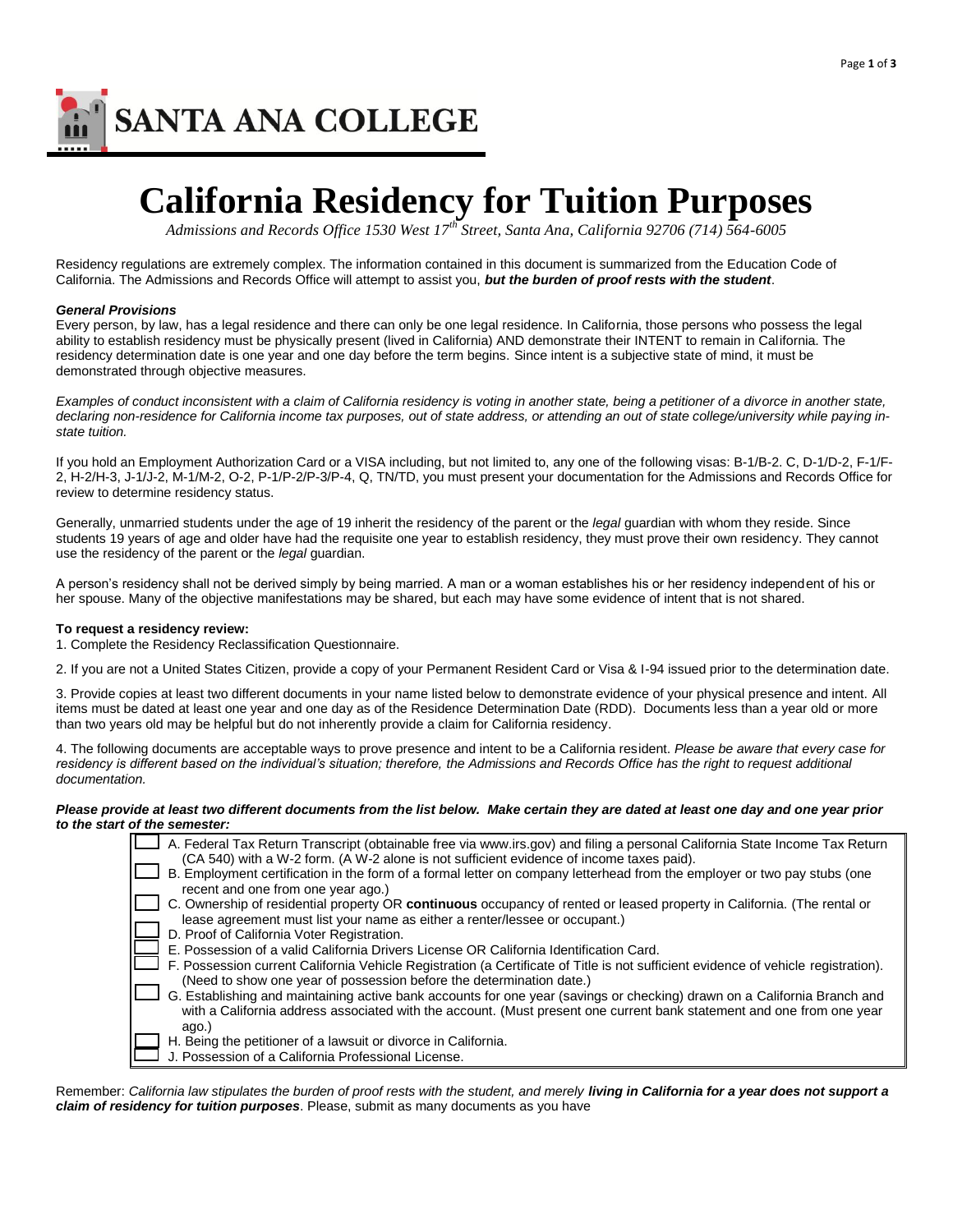

Office Use Only \_\_\_\_\_\_\_\_\_\_\_\_\_\_\_\_\_\_\_\_

Staff Initials Date

### **California Residency for Tuition Purposes**

*Admissions and Records Office 1530 West 17th Street, Santa Ana, California 92706 (714) 564-6005* 

Complete using blue or black ink. **Write legibly**. Attach copies of evidence which demonstrates your intent to make California your permanent state of residence. Remember, California law stipulates the burden of proof rests with the student, and merely living in California for a year does not support a claim of residency for tuition purposes. Residency reclassification cannot be applied retroactively to previous semesters.

|                                                  |                                                                                                                                                                                                                                |                                                                                                      |                        |                                                     | _______________ SAC Student ID # ________________ |
|--------------------------------------------------|--------------------------------------------------------------------------------------------------------------------------------------------------------------------------------------------------------------------------------|------------------------------------------------------------------------------------------------------|------------------------|-----------------------------------------------------|---------------------------------------------------|
| Last                                             | First                                                                                                                                                                                                                          |                                                                                                      | Middle                 |                                                     |                                                   |
|                                                  |                                                                                                                                                                                                                                |                                                                                                      |                        |                                                     |                                                   |
|                                                  |                                                                                                                                                                                                                                |                                                                                                      |                        |                                                     |                                                   |
|                                                  | Semester: Summer Fall Spring Year: _________                                                                                                                                                                                   |                                                                                                      |                        |                                                     |                                                   |
| 1. What is your citizenship/immigration status?  |                                                                                                                                                                                                                                |                                                                                                      |                        |                                                     |                                                   |
| U. S. Citizen                                    |                                                                                                                                                                                                                                |                                                                                                      |                        |                                                     |                                                   |
|                                                  |                                                                                                                                                                                                                                |                                                                                                      |                        |                                                     |                                                   |
|                                                  |                                                                                                                                                                                                                                |                                                                                                      |                        |                                                     |                                                   |
|                                                  | Current Visa ____________ Date Issued _________________________ Expiration Date ____________________                                                                                                                           |                                                                                                      |                        |                                                     |                                                   |
|                                                  | Other experiences and the contract of the contract of the contract of the contract of the contract of the contract of the contract of the contract of the contract of the contract of the contract of the contract of the cont |                                                                                                      |                        |                                                     |                                                   |
|                                                  |                                                                                                                                                                                                                                |                                                                                                      |                        |                                                     |                                                   |
|                                                  |                                                                                                                                                                                                                                |                                                                                                      |                        |                                                     |                                                   |
|                                                  |                                                                                                                                                                                                                                |                                                                                                      |                        |                                                     |                                                   |
|                                                  | 4. If you are 19 years old or older – skip question 4 and proceed to question 5.<br>If you are unmarried and under 19 years old, answer questions $4 - 11$ for your parents or legal guardian.                                 |                                                                                                      |                        |                                                     |                                                   |
|                                                  |                                                                                                                                                                                                                                |                                                                                                      |                        |                                                     |                                                   |
|                                                  |                                                                                                                                                                                                                                |                                                                                                      |                        |                                                     |                                                   |
|                                                  |                                                                                                                                                                                                                                |                                                                                                      |                        |                                                     |                                                   |
| What is your parent/guardian citizenship status? |                                                                                                                                                                                                                                |                                                                                                      |                        |                                                     |                                                   |
|                                                  |                                                                                                                                                                                                                                |                                                                                                      |                        |                                                     |                                                   |
| U. S. Citizen                                    |                                                                                                                                                                                                                                |                                                                                                      |                        |                                                     |                                                   |
|                                                  |                                                                                                                                                                                                                                |                                                                                                      |                        |                                                     |                                                   |
|                                                  |                                                                                                                                                                                                                                |                                                                                                      |                        |                                                     |                                                   |
|                                                  |                                                                                                                                                                                                                                | Current Visa _____________Date Issued _________________________Expiration Date _____________________ |                        |                                                     |                                                   |
|                                                  |                                                                                                                                                                                                                                |                                                                                                      |                        |                                                     |                                                   |
|                                                  | 5. Do you own rent your residence in California? Since what time?                                                                                                                                                              |                                                                                                      |                        |                                                     |                                                   |
|                                                  |                                                                                                                                                                                                                                |                                                                                                      |                        |                                                     |                                                   |
|                                                  | 6. List any and all addresses covering the past two years that differ from your current address listed above.                                                                                                                  |                                                                                                      |                        |                                                     |                                                   |
| <b>Street</b>                                    | City                                                                                                                                                                                                                           |                                                                                                      | Dates:<br><b>State</b> | month/year                                          | to<br>month/year                                  |
|                                                  |                                                                                                                                                                                                                                |                                                                                                      |                        | Dates: $\frac{1}{\sqrt{2}}$ to $\frac{1}{\sqrt{2}}$ |                                                   |
| <b>Street</b>                                    | City                                                                                                                                                                                                                           |                                                                                                      | <b>State</b>           | month/year                                          | month/year                                        |